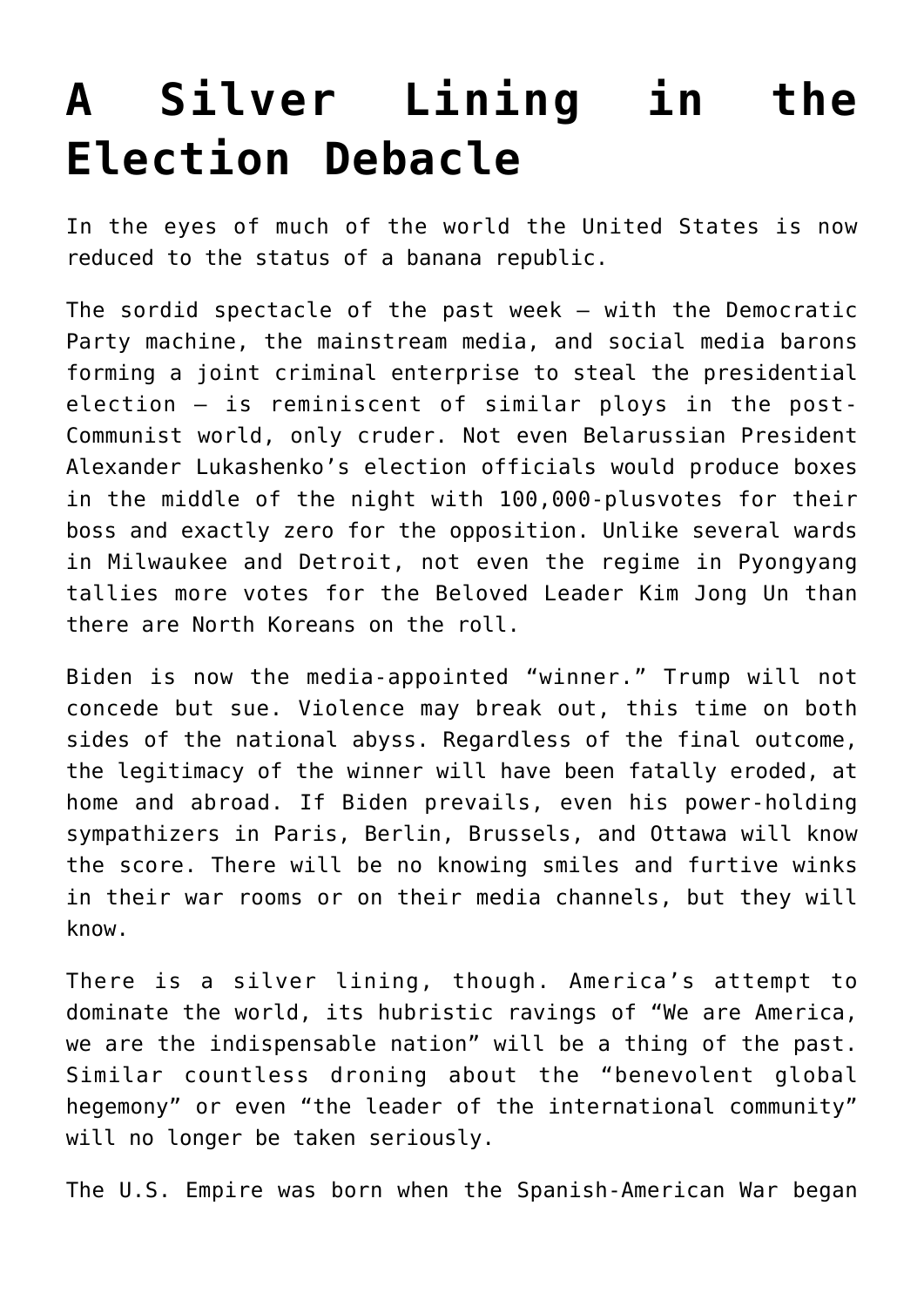with the explosion of the *Maine* in 1898. It finally died in November 2020. The rationale behind the insane quest for global hegemony always rested on lies and self-serving pretenses. Any attempt to reinvent the project after this year's election debacle is doomed to fail. From now on, "America, the Light to the World" will sound as convincing as Nazi Propaganda Minister Joseph Goebbels's claim that *Wunderwaffen* (revolutionary superweapons) would change the course of the war, or Soviet leader Nikita Khrushchev's 1957 pledge to overtake the U.S.

Even if this blue coup succeeds, its protagonists will find it hard to continue pretending that U.S. foreign policy is devoted to promoting freedom, democracy, and human rights. It doesn't really confront tyranny and evil, nor does it make the world a better place in the image of the exceptional nation. As European news commentators – themselves familiar with color-coded revolutions – are noting, it is ironic that Americans have less difficulty in installing a president in foreign countries than legitimately electing one in their own.

The U.S. Empire has always been a flawed project, inimical to the American interest, to the spirit of the Old Republic, and to the natural global order based on the balance-of-power system. Nevertheless, it provided the foundation for international discourse.

The phenomenon of Western civilizational weakness – seen in its demographic crisis and ongoing immigrant invasion, which are both geopolitical and cultural threats of the highest order – requires a new global paradigm. Undoubtedly the world needs order. Not an order based on U.S. dominance, but an order based on a multinational balance-of-power system.

It is possible that America's deepening domestic crisis, which is about to culminate, makes the emergence of such order more probable. If so, then at least there is a hint of silver lining on the dark horizon.